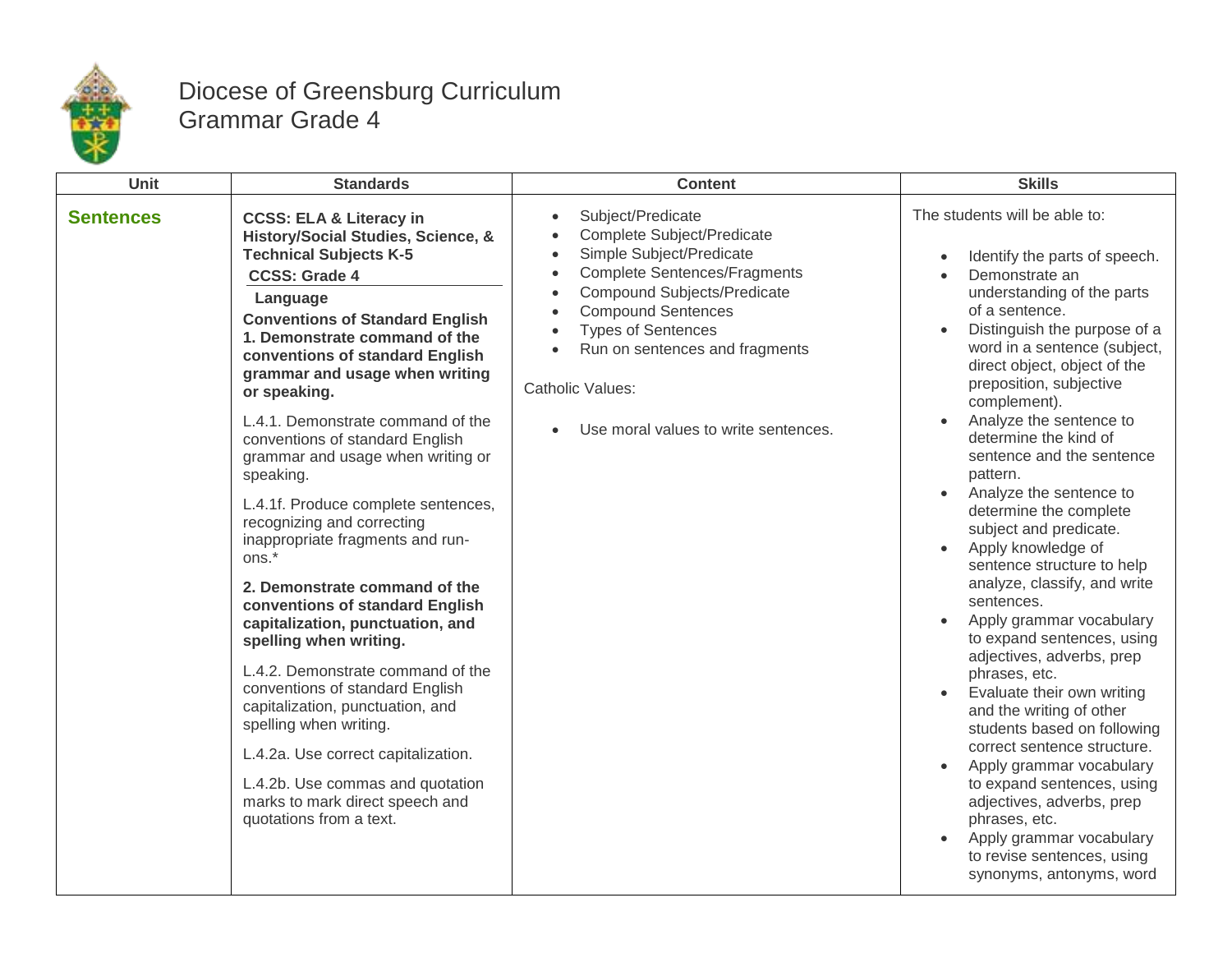| Unit                                     | <b>Standards</b>                                                                                                                                                                                                                                                                                                                            | <b>Content</b>                                                    | <b>Skills</b>                                                                                                                                                                                                                                                                                           |
|------------------------------------------|---------------------------------------------------------------------------------------------------------------------------------------------------------------------------------------------------------------------------------------------------------------------------------------------------------------------------------------------|-------------------------------------------------------------------|---------------------------------------------------------------------------------------------------------------------------------------------------------------------------------------------------------------------------------------------------------------------------------------------------------|
|                                          | L.4.2c. Use a comma before a<br>coordinating conjunction in a<br>compound sentence.<br><b>Knowledge of Language</b><br>3. Apply knowledge of language to<br>understand how language<br>functions in different contexts, to<br>make effective choices for<br>meaning or style, and to<br>comprehend more fully when<br>reading or listening. |                                                                   | changes, added words, and<br>deleted words.<br>Evaluate the connection<br>between grammar and<br>writing, using this<br>knowledge to write, revise,<br>and edit his writing and the<br>writing of others.<br>Apply knowledge of<br>sentence structure to write<br>sentences, paragraphs, and<br>essays. |
|                                          | L.4.3. Use knowledge of language<br>and its conventions when writing,<br>speaking, reading, or listening.                                                                                                                                                                                                                                   |                                                                   |                                                                                                                                                                                                                                                                                                         |
|                                          | L.4.3a. Choose words and phrases<br>to convey ideas precisely.*                                                                                                                                                                                                                                                                             |                                                                   |                                                                                                                                                                                                                                                                                                         |
|                                          | L.4.3b. Choose punctuation for<br>effect.*                                                                                                                                                                                                                                                                                                  |                                                                   |                                                                                                                                                                                                                                                                                                         |
|                                          | L.4.3c. Differentiate between<br>contexts that call for formal English<br>(e.g., presenting ideas) and<br>situations where informal discourse<br>is appropriate (e.g., small-group<br>discussion).                                                                                                                                          |                                                                   |                                                                                                                                                                                                                                                                                                         |
|                                          | <b>Language Progressive Skills</b>                                                                                                                                                                                                                                                                                                          |                                                                   |                                                                                                                                                                                                                                                                                                         |
|                                          | L.3.1f. Ensure subject-verb and<br>pronoun-antecedent agreement.                                                                                                                                                                                                                                                                            |                                                                   |                                                                                                                                                                                                                                                                                                         |
|                                          | © Copyright 2010. National<br>Governors Association Center for<br>Best Practices and Council of Chief<br>State School Officers. All rights<br>reserved.                                                                                                                                                                                     |                                                                   |                                                                                                                                                                                                                                                                                                         |
| <b>Capitalization</b><br>and Punctuation | <b>CCSS: ELA &amp; Literacy in</b><br>History/Social Studies, Science, &<br><b>Technical Subjects K-5</b>                                                                                                                                                                                                                                   | Period Rules (declarative/imperative,<br>abbreviations, initials) | The students will be able to:<br>Identify the parts of speech.                                                                                                                                                                                                                                          |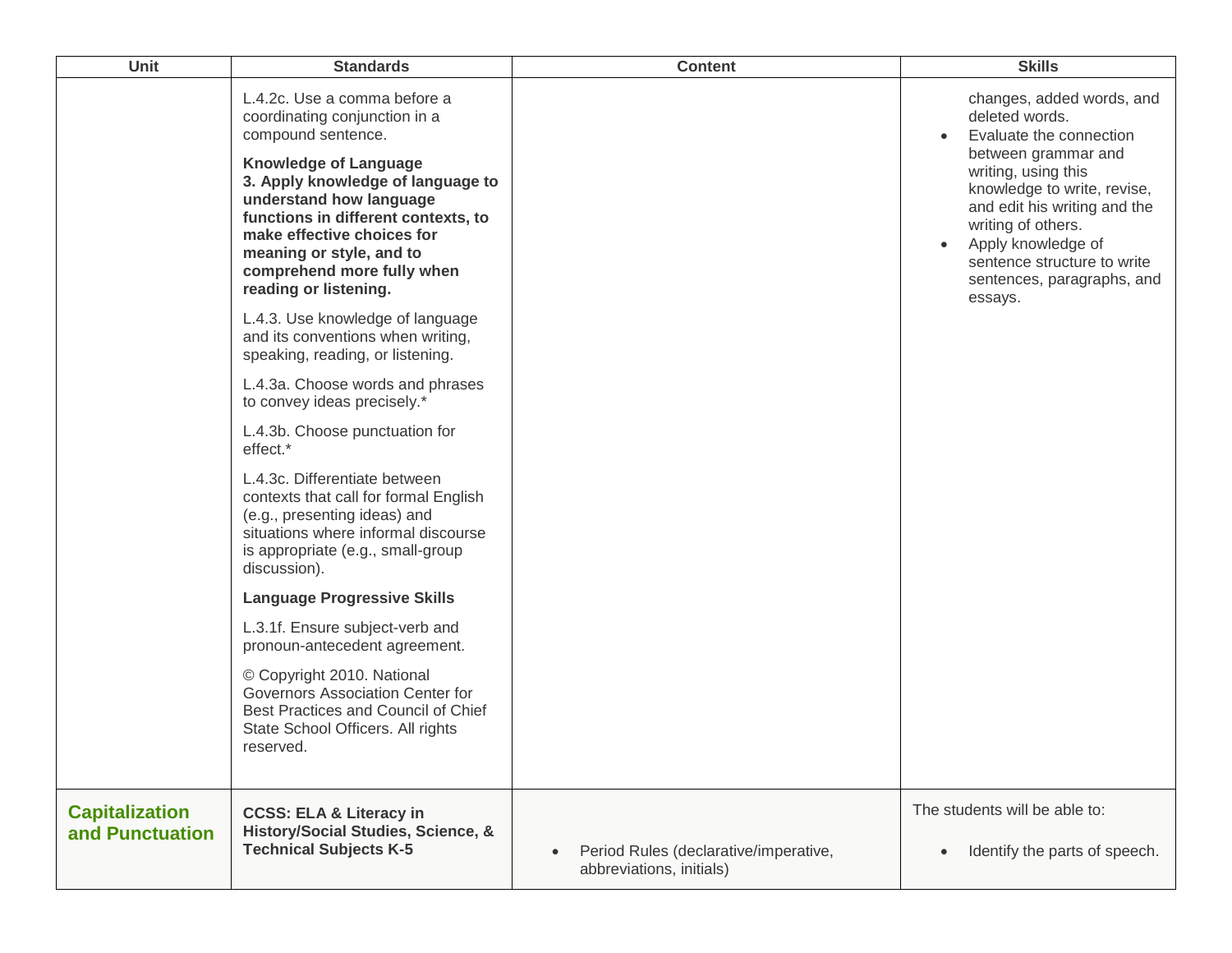| Unit | <b>Standards</b>                                                                                                                                                                                                                                                                                                                                                                                                                                                                                                                                                                                                                                                                                                                                                                                                                                                                                                                                                                                                                                                                                                                                                                                        | <b>Content</b>                                                                                                                                                                                                                                                                                                                                                      | <b>Skills</b>                                                                                                                                                                                                                                                                                                                                                                                                                                                                                                                                                                                                                                                                                                                                                                                                                                                                                                                                                                                                                                                                                                                      |
|------|---------------------------------------------------------------------------------------------------------------------------------------------------------------------------------------------------------------------------------------------------------------------------------------------------------------------------------------------------------------------------------------------------------------------------------------------------------------------------------------------------------------------------------------------------------------------------------------------------------------------------------------------------------------------------------------------------------------------------------------------------------------------------------------------------------------------------------------------------------------------------------------------------------------------------------------------------------------------------------------------------------------------------------------------------------------------------------------------------------------------------------------------------------------------------------------------------------|---------------------------------------------------------------------------------------------------------------------------------------------------------------------------------------------------------------------------------------------------------------------------------------------------------------------------------------------------------------------|------------------------------------------------------------------------------------------------------------------------------------------------------------------------------------------------------------------------------------------------------------------------------------------------------------------------------------------------------------------------------------------------------------------------------------------------------------------------------------------------------------------------------------------------------------------------------------------------------------------------------------------------------------------------------------------------------------------------------------------------------------------------------------------------------------------------------------------------------------------------------------------------------------------------------------------------------------------------------------------------------------------------------------------------------------------------------------------------------------------------------------|
|      | <b>CCSS: Grade 4</b><br>Language<br><b>Conventions of Standard English</b><br>1. Demonstrate command of the<br>conventions of standard English<br>grammar and usage when writing<br>or speaking.<br>L.4.1. Demonstrate command of the<br>conventions of standard English<br>grammar and usage when writing or<br>speaking.<br>2. Demonstrate command of the<br>conventions of standard English<br>capitalization, punctuation, and<br>spelling when writing.<br>L.4.2. Demonstrate command of the<br>conventions of standard English<br>capitalization, punctuation, and<br>spelling when writing.<br>L.4.2a. Use correct capitalization.<br>L.4.2b. Use commas and quotation<br>marks to mark direct speech and<br>quotations from a text.<br>L.4.2c. Use a comma before a<br>coordinating conjunction in a<br>compound sentence.<br><b>Knowledge of Language</b><br>3. Apply knowledge of language to<br>understand how language<br>functions in different contexts, to<br>make effective choices for<br>meaning or style, and to<br>comprehend more fully when<br>reading or listening.<br>L.4.3. Use knowledge of language<br>and its conventions when writing,<br>speaking, reading, or listening. | Comma Rules (words in a series, after<br>$\bullet$<br>salutation and complimentary close, dates,<br>addresses, geographical names, direct<br>address, introductory words, direct<br>quotations, before conjunctions in compound<br>sentences)<br><b>Exclamation Point</b><br><b>Question Mark</b><br>Apostrophe<br><b>Quotation Marks</b><br><b>Capital Letters</b> | Demonstrate an<br>understanding of the parts<br>of a sentence.<br>Distinguish the purpose of a<br>word in a sentence (subject,<br>direct object, object of the<br>preposition, subjective<br>complement).<br>Analyze the sentence to<br>determine the kind of<br>sentence and the sentence<br>pattern.<br>Analyze the sentence to<br>determine the complete<br>subject and predicate.<br>Apply knowledge of<br>sentence structure to help<br>analyze, classify, and write<br>sentences.<br>Apply grammar vocabulary<br>to expand sentences, using<br>adjectives, adverbs, prep<br>phrases, etc.<br>Evaluate their own writing<br>and the writing of other<br>students based on following<br>correct sentence structure.<br>Apply grammar vocabulary<br>to expand sentences, using<br>adjectives, adverbs, prep<br>phrases, etc.<br>Apply grammar vocabulary<br>to revise sentences, using<br>synonyms, antonyms, word<br>changes, added words, and<br>deleted words.<br>Evaluate the connection<br>between grammar and<br>writing, using this<br>knowledge to write, revise,<br>and edit his writing and the<br>writing of others. |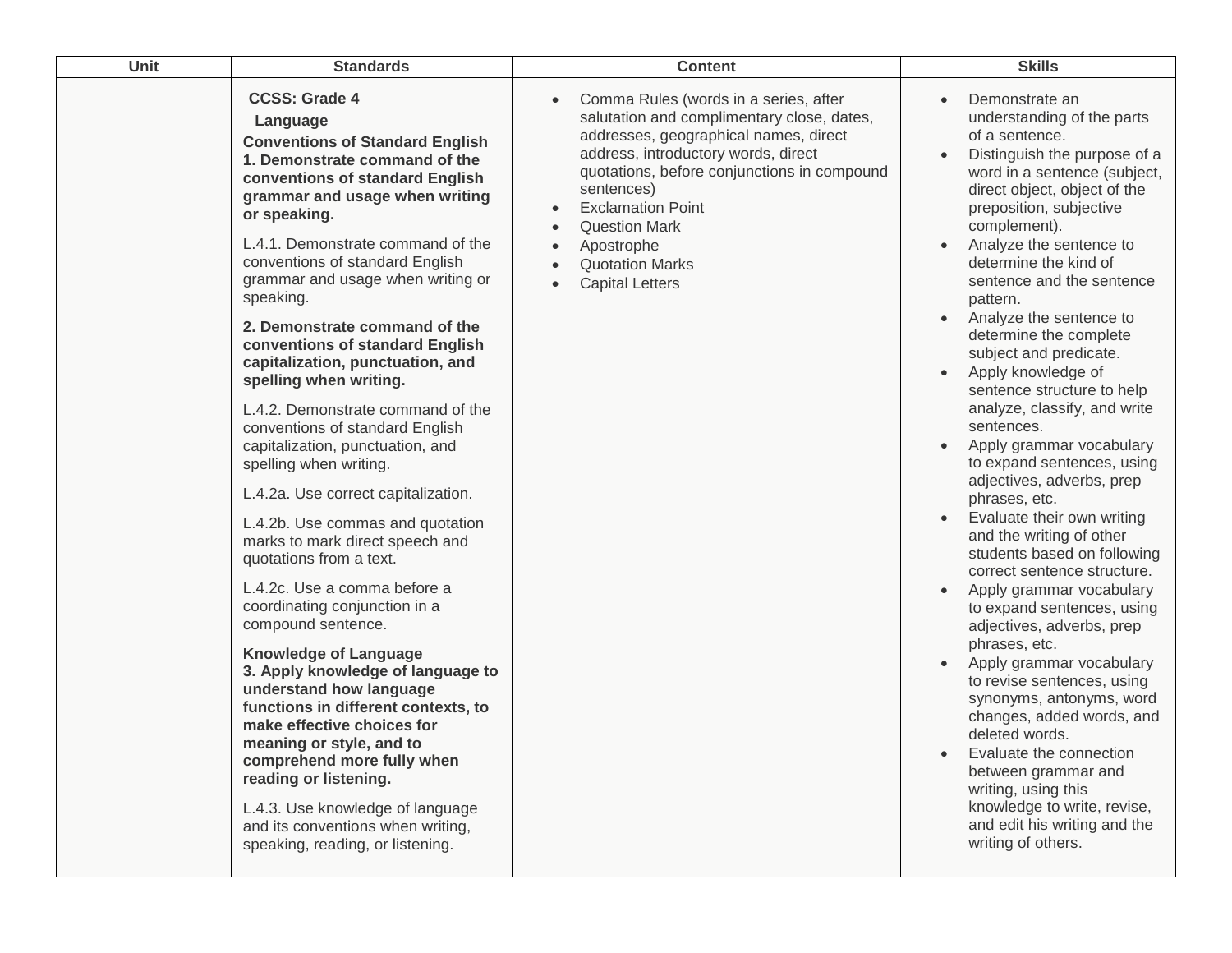| Unit         | <b>Standards</b>                                                                                                                                                                                                                                                                                                                                                                                                                                                                                                                                                                                                                                                                                                                                                                                                                                                                                                                                                                                                                           | <b>Content</b>                                                                                                                                  | <b>Skills</b>                                                                                                                                                                                                                                                                                                                                                                                                                                                                                                                                                                                                                                                                                                                                                                                                                                                                                                                                                                         |
|--------------|--------------------------------------------------------------------------------------------------------------------------------------------------------------------------------------------------------------------------------------------------------------------------------------------------------------------------------------------------------------------------------------------------------------------------------------------------------------------------------------------------------------------------------------------------------------------------------------------------------------------------------------------------------------------------------------------------------------------------------------------------------------------------------------------------------------------------------------------------------------------------------------------------------------------------------------------------------------------------------------------------------------------------------------------|-------------------------------------------------------------------------------------------------------------------------------------------------|---------------------------------------------------------------------------------------------------------------------------------------------------------------------------------------------------------------------------------------------------------------------------------------------------------------------------------------------------------------------------------------------------------------------------------------------------------------------------------------------------------------------------------------------------------------------------------------------------------------------------------------------------------------------------------------------------------------------------------------------------------------------------------------------------------------------------------------------------------------------------------------------------------------------------------------------------------------------------------------|
|              | © Copyright 2010. National<br>Governors Association Center for<br>Best Practices and Council of Chief<br>State School Officers. All rights<br>reserved.                                                                                                                                                                                                                                                                                                                                                                                                                                                                                                                                                                                                                                                                                                                                                                                                                                                                                    |                                                                                                                                                 | Apply knowledge of<br>$\bullet$<br>sentence structure to write<br>sentences, paragraphs, and<br>essays.                                                                                                                                                                                                                                                                                                                                                                                                                                                                                                                                                                                                                                                                                                                                                                                                                                                                               |
| <b>Nouns</b> | <b>CCSS: ELA &amp; Literacy in</b><br>History/Social Studies, Science, &<br><b>Technical Subjects K-5</b><br><b>CCSS: Grade 4</b><br>Language<br><b>Conventions of Standard English</b><br>1. Demonstrate command of the<br>conventions of standard English<br>grammar and usage when writing<br>or speaking.<br>L.4.1. Demonstrate command of the<br>conventions of standard English<br>grammar and usage when writing or<br>speaking.<br>2. Demonstrate command of the<br>conventions of standard English<br>capitalization, punctuation, and<br>spelling when writing.<br>L.4.2. Demonstrate command of the<br>conventions of standard English<br>capitalization, punctuation, and<br>spelling when writing.<br><b>Knowledge of Language</b><br>3. Apply knowledge of language to<br>understand how language<br>functions in different contexts, to<br>make effective choices for<br>meaning or style, and to<br>comprehend more fully when<br>reading or listening.<br>L.4.3a. Choose words and phrases<br>to convey ideas precisely.* | <b>Nouns</b><br>Concrete/Abstract<br>$\bullet$<br>Common/Proper<br>Gender/Number (Singular/Plural)<br>$\bullet$<br>Subject/Object<br>Possessive | The students will be able to:<br>Identify the parts of speech.<br>Apply concepts to identify<br>parts of a sentence.<br>Distinguish the purpose of a<br>word in a sentence (subject,<br>direct object, object of the<br>preposition, subjective<br>complement)<br>Analyze the sentence to<br>determine the kind of<br>sentence and the sentence<br>pattern.<br>Analyze the sentence to<br>determine the complete<br>subject and predicate.<br>Apply knowledge of<br>$\bullet$<br>sentence structure to help<br>analyze, classify, and write<br>sentences.<br>Apply grammar vocabulary<br>to expand sentences, using<br>adjectives, adverbs, prep<br>phrases, etc.<br>Evaluate his own writing<br>and the writing of other<br>students based on following<br>correct sentence structure.<br>Apply grammar vocabulary<br>to expand sentences, using<br>adjectives, adverbs, prep<br>phrases, etc.<br>Apply grammar vocabulary<br>to revise sentences, using<br>synonyms, antonyms, word |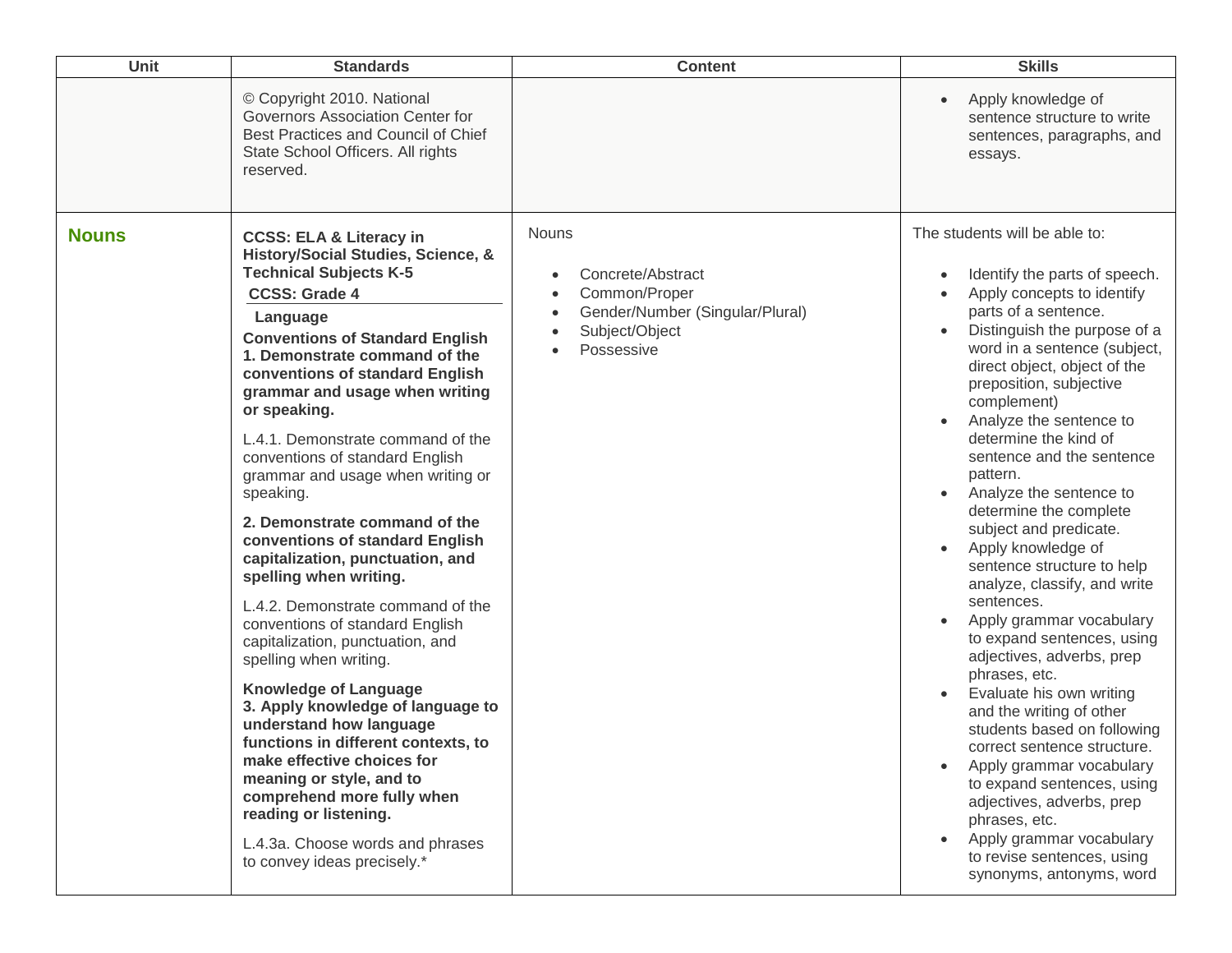| Unit         | <b>Standards</b>                                                                                                                                                                                                                                                                                                                                                                                                                                                                                                                                                                                                                                                                                                                                                       | <b>Content</b>                                                                                                                                                                                                                                                                                                                                               | <b>Skills</b>                                                                                                                                                                                                                                                                                                                                                                                                                                                                                                                                                                                                                                                                                                                                                             |
|--------------|------------------------------------------------------------------------------------------------------------------------------------------------------------------------------------------------------------------------------------------------------------------------------------------------------------------------------------------------------------------------------------------------------------------------------------------------------------------------------------------------------------------------------------------------------------------------------------------------------------------------------------------------------------------------------------------------------------------------------------------------------------------------|--------------------------------------------------------------------------------------------------------------------------------------------------------------------------------------------------------------------------------------------------------------------------------------------------------------------------------------------------------------|---------------------------------------------------------------------------------------------------------------------------------------------------------------------------------------------------------------------------------------------------------------------------------------------------------------------------------------------------------------------------------------------------------------------------------------------------------------------------------------------------------------------------------------------------------------------------------------------------------------------------------------------------------------------------------------------------------------------------------------------------------------------------|
|              | © Copyright 2010. National<br>Governors Association Center for<br>Best Practices and Council of Chief<br>State School Officers. All rights<br>reserved.                                                                                                                                                                                                                                                                                                                                                                                                                                                                                                                                                                                                                |                                                                                                                                                                                                                                                                                                                                                              | changes, added words, and<br>deleted words.<br>Evaluates the connection<br>between grammar and<br>writing, using this<br>knowledge to write, revise,<br>and edit his writing and the<br>writing of others.<br>Apply knowledge of<br>sentence structure to write<br>sentences, paragraphs, and<br>essays.                                                                                                                                                                                                                                                                                                                                                                                                                                                                  |
| <b>Verbs</b> | <b>CCSS: ELA &amp; Literacy in</b><br>History/Social Studies, Science, &<br><b>Technical Subjects K-5</b><br><b>CCSS: Grade 4</b><br>Language<br><b>Conventions of Standard English</b><br>1. Demonstrate command of the<br>conventions of standard English<br>grammar and usage when writing<br>or speaking.<br>L.4.1. Demonstrate command of the<br>conventions of standard English<br>grammar and usage when writing or<br>speaking.<br>L.4.1b. Form and use the<br>progressive (e.g., I was walking; I am<br>walking; I will be walking) verb<br>tenses.<br>2. Demonstrate command of the<br>conventions of standard English<br>capitalization, punctuation, and<br>spelling when writing.<br>L.4.2. Demonstrate command of the<br>conventions of standard English | Verbs<br>$\bullet$<br>Main verb/helping verb<br><b>Action/Being Verbs</b><br>$\bullet$<br>Verb Phrases<br>$\bullet$<br>Regular/Irregular Verbs<br>$\bullet$<br>Principal Parts of Verbs (present, past, past<br>$\bullet$<br>participle)<br>Simple Tense (past, present, future)<br>$\bullet$<br><b>Linking Verbs</b><br>$\bullet$<br>Subject/Verb Agreement | The students will be able to:<br>Identify the parts of speech<br>$\bullet$<br>Demonstrate an<br>understanding of the parts<br>of a sentence<br>Distinguish the purpose of a<br>word in a sentence (subject,<br>direct object, object of the<br>preposition, subjective<br>complement)<br>Analyze the sentence to<br>determine the kind of<br>sentence and the sentence<br>pattern<br>Analyze the sentence to<br>determine the complete<br>subject and predicate<br>Apply knowledge of<br>$\bullet$<br>sentence structure to help<br>analyze, classify, and write<br>sentences<br>Apply grammar vocabulary<br>$\bullet$<br>to expand sentences, using<br>adjectives, adverbs, prep<br>phrases, etc.<br>Evaluate their own writing<br>$\bullet$<br>and the writing of other |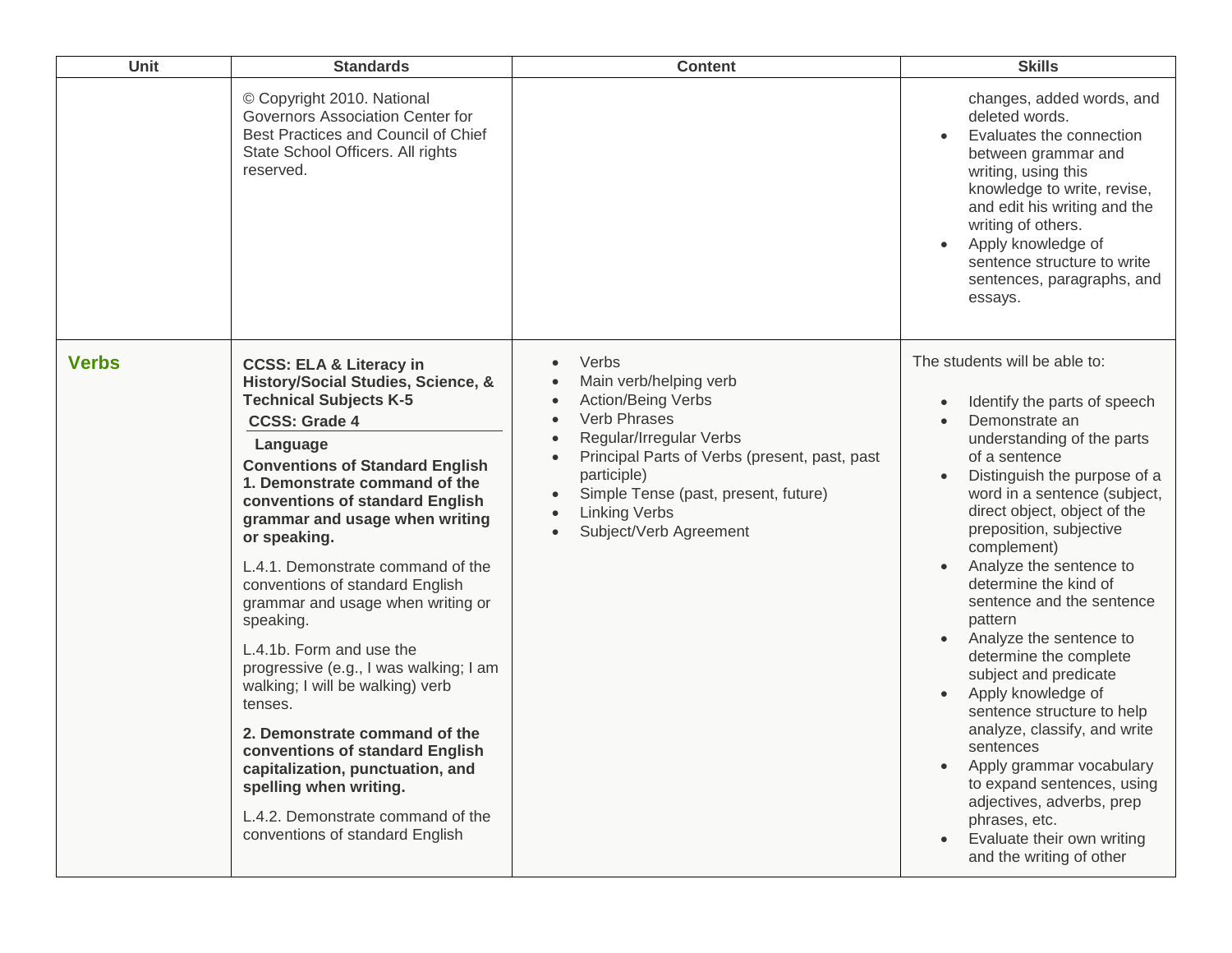| <b>Unit</b>     | <b>Standards</b>                                                                                                                                                                                                                                                                                                                                                                                                                        | <b>Content</b>                                                                                                                                                                                                                                                                                                                            | <b>Skills</b>                                                                                                                                                                                                                                                                                                                                                                                                                                       |
|-----------------|-----------------------------------------------------------------------------------------------------------------------------------------------------------------------------------------------------------------------------------------------------------------------------------------------------------------------------------------------------------------------------------------------------------------------------------------|-------------------------------------------------------------------------------------------------------------------------------------------------------------------------------------------------------------------------------------------------------------------------------------------------------------------------------------------|-----------------------------------------------------------------------------------------------------------------------------------------------------------------------------------------------------------------------------------------------------------------------------------------------------------------------------------------------------------------------------------------------------------------------------------------------------|
|                 | capitalization, punctuation, and<br>spelling when writing.<br><b>Knowledge of Language</b><br>3. Apply knowledge of language to<br>understand how language<br>functions in different contexts, to<br>make effective choices for<br>meaning or style, and to<br>comprehend more fully when<br>reading or listening.<br>L.4.3. Use knowledge of language                                                                                  |                                                                                                                                                                                                                                                                                                                                           | students based on following<br>correct sentence structure<br>Apply grammar vocabulary<br>to expand sentences, using<br>adjectives, adverbs, prep<br>phrases, etc.<br>Apply grammar vocabulary<br>to revise sentences, using<br>synonyms, antonyms, word<br>changes, added words, and<br>deleted words<br>Evaluate the connection                                                                                                                    |
|                 | and its conventions when writing,<br>speaking, reading, or listening.<br>L.4.3a. Choose words and phrases<br>to convey ideas precisely.*                                                                                                                                                                                                                                                                                                |                                                                                                                                                                                                                                                                                                                                           | between grammar and<br>writing, using this<br>knowledge to write, revise,<br>and edit his writing and the<br>writing of others                                                                                                                                                                                                                                                                                                                      |
|                 | © Copyright 2010. National<br>Governors Association Center for<br>Best Practices and Council of Chief<br>State School Officers. All rights<br>reserved.                                                                                                                                                                                                                                                                                 |                                                                                                                                                                                                                                                                                                                                           | Apply knowledge of<br>sentence structure to write<br>sentences, paragraphs, and<br>essays                                                                                                                                                                                                                                                                                                                                                           |
| <b>Pronouns</b> | <b>CCSS: ELA &amp; Literacy in</b><br>History/Social Studies, Science, &<br><b>Technical Subjects K-5</b><br><b>CCSS: Grade 4</b><br>Language<br><b>Conventions of Standard English</b><br>1. Demonstrate command of the<br>conventions of standard English<br>grammar and usage when writing<br>or speaking.<br>L.4.1. Demonstrate command of the<br>conventions of standard English<br>grammar and usage when writing or<br>speaking. | Pronouns<br>$\bullet$<br>Personal Pronouns (Speaker, Spoken To,<br>$\bullet$<br>Spoken About)<br>Nominative/Objective Case (Subject/Object)<br>$\bullet$<br>Possessive Pronouns<br>$\bullet$<br>Reflexive pronouns<br><b>Compound Pronouns</b><br><b>Relative Pronouns</b><br>Pronouns in Contractions<br>Pronoun homophones<br>$\bullet$ | The students will be able to:<br>Identify the parts of speech.<br>Demonstrate an<br>understanding of parts of a<br>sentence.<br>Distinguish the purpose of a<br>word in a sentence (subject,<br>direct object, object of the<br>preposition, subjective<br>complement).<br>Analyze the sentence to<br>determine the kind of<br>sentence and the sentence<br>pattern.<br>Analyze the sentence to<br>determine the complete<br>subject and predicate. |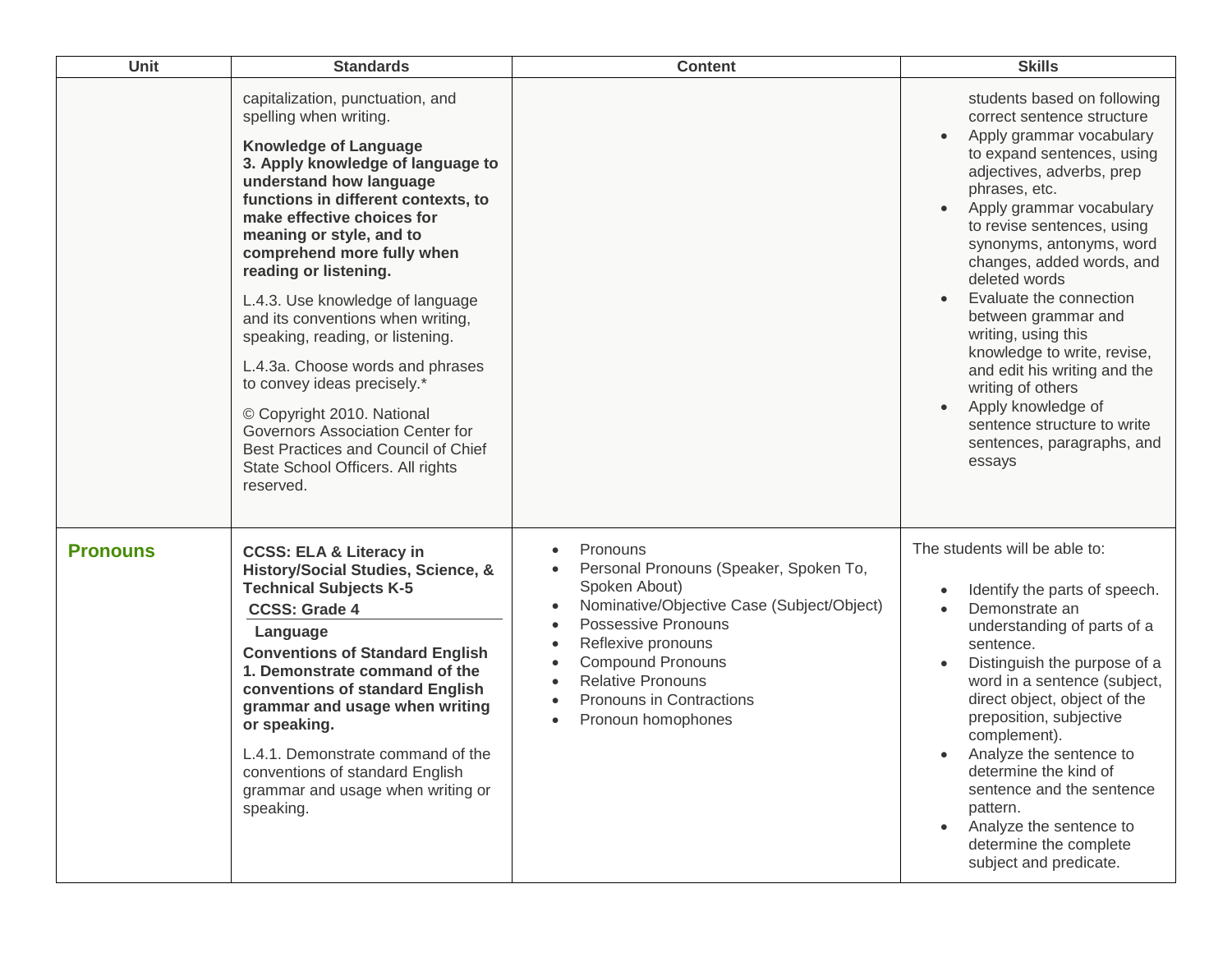| <b>Unit</b>       | <b>Standards</b>                                                                                                                                                                                                                                                                                                                                                                                                                                                                                                                                                                                                                                                                                                                                                                                                                                                                                                                                                                        | <b>Content</b>                                                                                                                                                                                                                                                                                    | <b>Skills</b>                                                                                                                                                                                                                                                                                                                                                                                                                                                                                                                                                                                                                                                                                                                                                                                                                           |
|-------------------|-----------------------------------------------------------------------------------------------------------------------------------------------------------------------------------------------------------------------------------------------------------------------------------------------------------------------------------------------------------------------------------------------------------------------------------------------------------------------------------------------------------------------------------------------------------------------------------------------------------------------------------------------------------------------------------------------------------------------------------------------------------------------------------------------------------------------------------------------------------------------------------------------------------------------------------------------------------------------------------------|---------------------------------------------------------------------------------------------------------------------------------------------------------------------------------------------------------------------------------------------------------------------------------------------------|-----------------------------------------------------------------------------------------------------------------------------------------------------------------------------------------------------------------------------------------------------------------------------------------------------------------------------------------------------------------------------------------------------------------------------------------------------------------------------------------------------------------------------------------------------------------------------------------------------------------------------------------------------------------------------------------------------------------------------------------------------------------------------------------------------------------------------------------|
|                   | L.4.1a. Use relative pronouns (who,<br>whose, whom, which, that) and<br>relative adverbs (where, when, why).<br>2. Demonstrate command of the<br>conventions of standard English<br>capitalization, punctuation, and<br>spelling when writing.<br>L.4.2. Demonstrate command of the<br>conventions of standard English<br>capitalization, punctuation, and<br>spelling when writing.<br><b>Knowledge of Language</b><br>3. Apply knowledge of language to<br>understand how language<br>functions in different contexts, to<br>make effective choices for<br>meaning or style, and to<br>comprehend more fully when<br>reading or listening.<br>L.4.3. Use knowledge of language<br>and its conventions when writing,<br>speaking, reading, or listening.<br>L.4.3a. Choose words and phrases<br>to convey ideas precisely.*<br>© Copyright 2010. National<br>Governors Association Center for<br>Best Practices and Council of Chief<br>State School Officers. All rights<br>reserved. |                                                                                                                                                                                                                                                                                                   | Apply knowledge of<br>sentence structure to help<br>analyze, classify, and write<br>sentences.<br>Apply grammar vocabulary<br>to expand sentences, using<br>adjectives, adverbs, prep<br>phrases, etc.<br>Evaluate their own writing<br>and the writing of other<br>students based on following<br>correct sentence structure.<br>Apply grammar vocabulary<br>to expand sentences, using<br>adjectives, adverbs, prep<br>phrases, etc.<br>Apply grammar vocabulary<br>to revise sentences, using<br>synonyms, antonyms, word<br>changes, added words, and<br>deleted words.<br>Evaluate the connection<br>between grammar and<br>writing, using this<br>knowledge to write, revise,<br>and edit his writing and the<br>writing of others.<br>Apply knowledge of<br>sentence structure to write<br>sentences, paragraphs, and<br>essays. |
| <b>Adjectives</b> | <b>CCSS: ELA &amp; Literacy in</b><br>History/Social Studies, Science, &<br><b>Technical Subjects K-5</b><br><b>CCSS: Grade 4</b><br>Language<br><b>Conventions of Standard English</b><br>1. Demonstrate command of the<br>conventions of standard English                                                                                                                                                                                                                                                                                                                                                                                                                                                                                                                                                                                                                                                                                                                             | Adjectives<br>$\bullet$<br><b>Descriptive Adjectives</b><br>$\bullet$<br><b>Proper Adjectives</b><br>$\bullet$<br>Articles<br>$\bullet$<br><b>Demonstrative Adjectives</b><br>$\bullet$<br><b>Possessive Adjectives</b><br>$\bullet$<br>Degrees (positive, comparative, superlative)<br>$\bullet$ | The students will be able to:<br>Identify the parts of speech.<br>Demonstrate an<br>understanding of the parts<br>of a sentence.<br>Distinguish the purpose of a<br>word in a sentence (subject,                                                                                                                                                                                                                                                                                                                                                                                                                                                                                                                                                                                                                                        |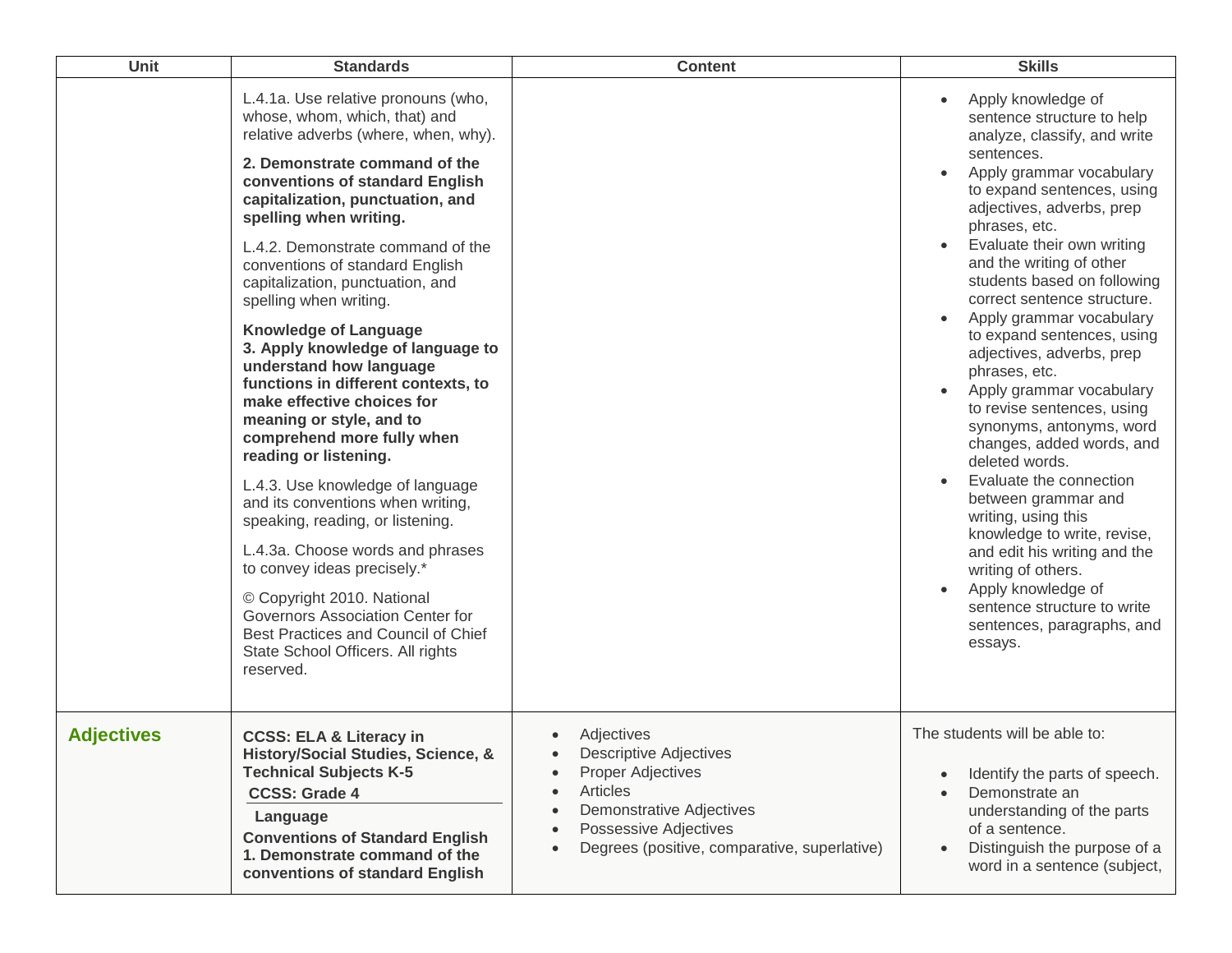| Unit | <b>Standards</b>                                                                                                                                                                                                                                                                                                                                                                                                                                                                                                                                                                                                                                                                                                                                                                                                                                                                                                                                                                                                                                                                                                                                                                                                                         | <b>Content</b>                              | <b>Skills</b>                                                                                                                                                                                                                                                                                                                                                                                                                                                                                                                                                                                                                                                                                                                                                                                                                                                                                                                                                                                                                                                                                  |
|------|------------------------------------------------------------------------------------------------------------------------------------------------------------------------------------------------------------------------------------------------------------------------------------------------------------------------------------------------------------------------------------------------------------------------------------------------------------------------------------------------------------------------------------------------------------------------------------------------------------------------------------------------------------------------------------------------------------------------------------------------------------------------------------------------------------------------------------------------------------------------------------------------------------------------------------------------------------------------------------------------------------------------------------------------------------------------------------------------------------------------------------------------------------------------------------------------------------------------------------------|---------------------------------------------|------------------------------------------------------------------------------------------------------------------------------------------------------------------------------------------------------------------------------------------------------------------------------------------------------------------------------------------------------------------------------------------------------------------------------------------------------------------------------------------------------------------------------------------------------------------------------------------------------------------------------------------------------------------------------------------------------------------------------------------------------------------------------------------------------------------------------------------------------------------------------------------------------------------------------------------------------------------------------------------------------------------------------------------------------------------------------------------------|
|      | grammar and usage when writing<br>or speaking.<br>L.4.1. Demonstrate command of the<br>conventions of standard English<br>grammar and usage when writing or<br>speaking.<br>L.4.1d. Order adjectives within<br>sentences according to conventional<br>patterns (e.g., a small red bag rather<br>than a red small bag).<br>2. Demonstrate command of the<br>conventions of standard English<br>capitalization, punctuation, and<br>spelling when writing.<br>L.4.2. Demonstrate command of the<br>conventions of standard English<br>capitalization, punctuation, and<br>spelling when writing.<br><b>Knowledge of Language</b><br>3. Apply knowledge of language to<br>understand how language<br>functions in different contexts, to<br>make effective choices for<br>meaning or style, and to<br>comprehend more fully when<br>reading or listening.<br>L.4.3. Use knowledge of language<br>and its conventions when writing,<br>speaking, reading, or listening.<br>L.4.3a. Choose words and phrases<br>to convey ideas precisely.*<br><b>Language Progressive Skills</b><br>L.3.3a. Choose words and phrases<br>for effect.<br>© Copyright 2010. National<br>Governors Association Center for<br>Best Practices and Council of Chief | Order adjectives in a sentence<br>$\bullet$ | direct object, object of the<br>preposition, subjective<br>complement).<br>Analyze the sentence to<br>determine the kind of<br>sentence and the sentence<br>pattern.<br>Analyze the sentence to<br>determine the complete<br>subject and predicate.<br>Apply knowledge of<br>sentence structure to help<br>analyze, classify, and write<br>sentences.<br>Apply grammar vocabulary<br>to expand sentences, using<br>adjectives, adverbs, prep<br>phrases, etc.<br>Evaluate their own writing<br>and the writing of other<br>students based on following<br>correct sentence structure.<br>Apply grammar vocabulary<br>to expand sentences, using<br>adjectives, adverbs, prep<br>phrases, etc.<br>Apply grammar vocabulary<br>to revise sentences, using<br>synonyms, antonyms, word<br>changes, added words, and<br>deleted words.<br>Evaluate the connection<br>between grammar and<br>writing, using this<br>knowledge to write, revise,<br>and edit his writing and the<br>writing of others.<br>Apply knowledge of<br>sentence structure to write<br>sentences, paragraphs, and<br>essays. |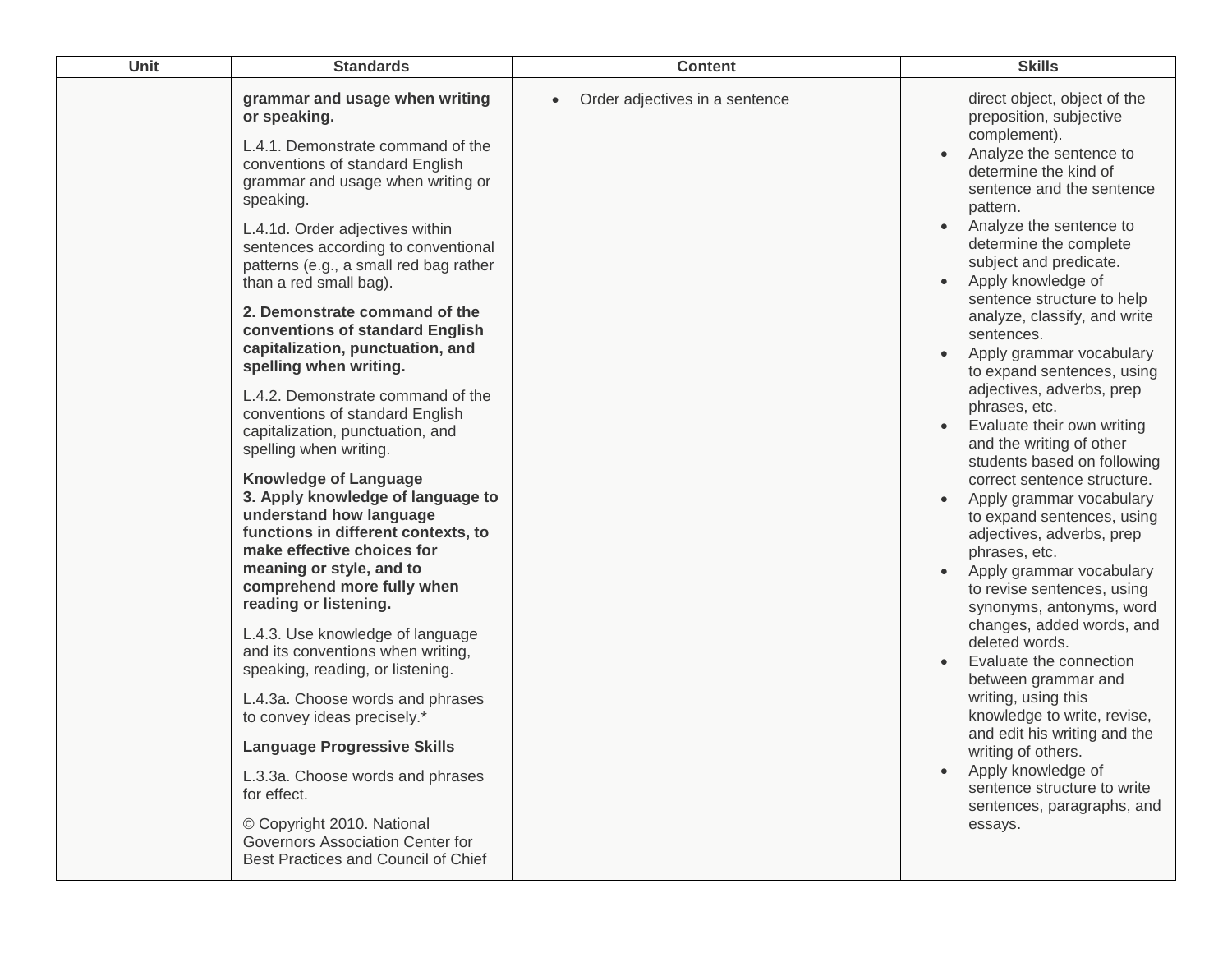| Unit           | <b>Standards</b>                                                                                                                                                                                                                                                                                                                                                                                                                                                                                                                                                                                                                                                                                                                                                                                                                                                                                                                                                                                                                                                                     | <b>Content</b>                                                                                                                                                | <b>Skills</b>                                                                                                                                                                                                                                                                                                                                                                                                                                                                                                                                                                                                                                                                                                                                                                                                                                                                                                                                                                                       |
|----------------|--------------------------------------------------------------------------------------------------------------------------------------------------------------------------------------------------------------------------------------------------------------------------------------------------------------------------------------------------------------------------------------------------------------------------------------------------------------------------------------------------------------------------------------------------------------------------------------------------------------------------------------------------------------------------------------------------------------------------------------------------------------------------------------------------------------------------------------------------------------------------------------------------------------------------------------------------------------------------------------------------------------------------------------------------------------------------------------|---------------------------------------------------------------------------------------------------------------------------------------------------------------|-----------------------------------------------------------------------------------------------------------------------------------------------------------------------------------------------------------------------------------------------------------------------------------------------------------------------------------------------------------------------------------------------------------------------------------------------------------------------------------------------------------------------------------------------------------------------------------------------------------------------------------------------------------------------------------------------------------------------------------------------------------------------------------------------------------------------------------------------------------------------------------------------------------------------------------------------------------------------------------------------------|
|                | State School Officers. All rights<br>reserved.                                                                                                                                                                                                                                                                                                                                                                                                                                                                                                                                                                                                                                                                                                                                                                                                                                                                                                                                                                                                                                       |                                                                                                                                                               |                                                                                                                                                                                                                                                                                                                                                                                                                                                                                                                                                                                                                                                                                                                                                                                                                                                                                                                                                                                                     |
| <b>Adverbs</b> | <b>CCSS: ELA &amp; Literacy in</b><br>History/Social Studies, Science, &<br><b>Technical Subjects K-5</b><br><b>CCSS: Grade 4</b><br>Language<br><b>Conventions of Standard English</b><br>1. Demonstrate command of the<br>conventions of standard English<br>grammar and usage when writing<br>or speaking.<br>L.4.1. Demonstrate command of the<br>conventions of standard English<br>grammar and usage when writing or<br>speaking.<br>2. Demonstrate command of the<br>conventions of standard English<br>capitalization, punctuation, and<br>spelling when writing.<br>L.4.2. Demonstrate command of the<br>conventions of standard English<br>capitalization, punctuation, and<br>spelling when writing.<br><b>Knowledge of Language</b><br>3. Apply knowledge of language to<br>understand how language<br>functions in different contexts, to<br>make effective choices for<br>meaning or style, and to<br>comprehend more fully when<br>reading or listening.<br>L.4.3. Use knowledge of language<br>and its conventions when writing,<br>speaking, reading, or listening. | Adverbs<br>Adverbs of time, place, manner<br>$\bullet$<br>Adverbs that Compare (positive,<br>comparative, superlative)<br>Correct use of Adverbs<br>$\bullet$ | The students will be able to:<br>Identify the parts of speech.<br>Demonstrate an<br>understanding of the parts<br>of a sentence.<br>Distinguish the purpose of a<br>word in a sentence (subject,<br>direct object, object of the<br>preposition, subjective<br>complement)<br>Analyze the sentence to<br>determine the kind of<br>sentence and the sentence<br>pattern.<br>Analyze the sentence to<br>determine the complete<br>subject and predicate.<br>Apply knowledge of<br>$\bullet$<br>sentence structure to help<br>analyze, classify, and write<br>sentences.<br>Apply grammar vocabulary<br>to expand sentences, using<br>adjectives, adverbs, prep<br>phrases, etc.<br>Evaluate their own writing<br>and the writing of other<br>students based on following<br>correct sentence structure.<br>Apply grammar vocabulary<br>to expand sentences, using<br>adjectives, adverbs, prep<br>phrases, etc.<br>Apply grammar vocabulary<br>to revise sentences, using<br>synonyms, antonyms, word |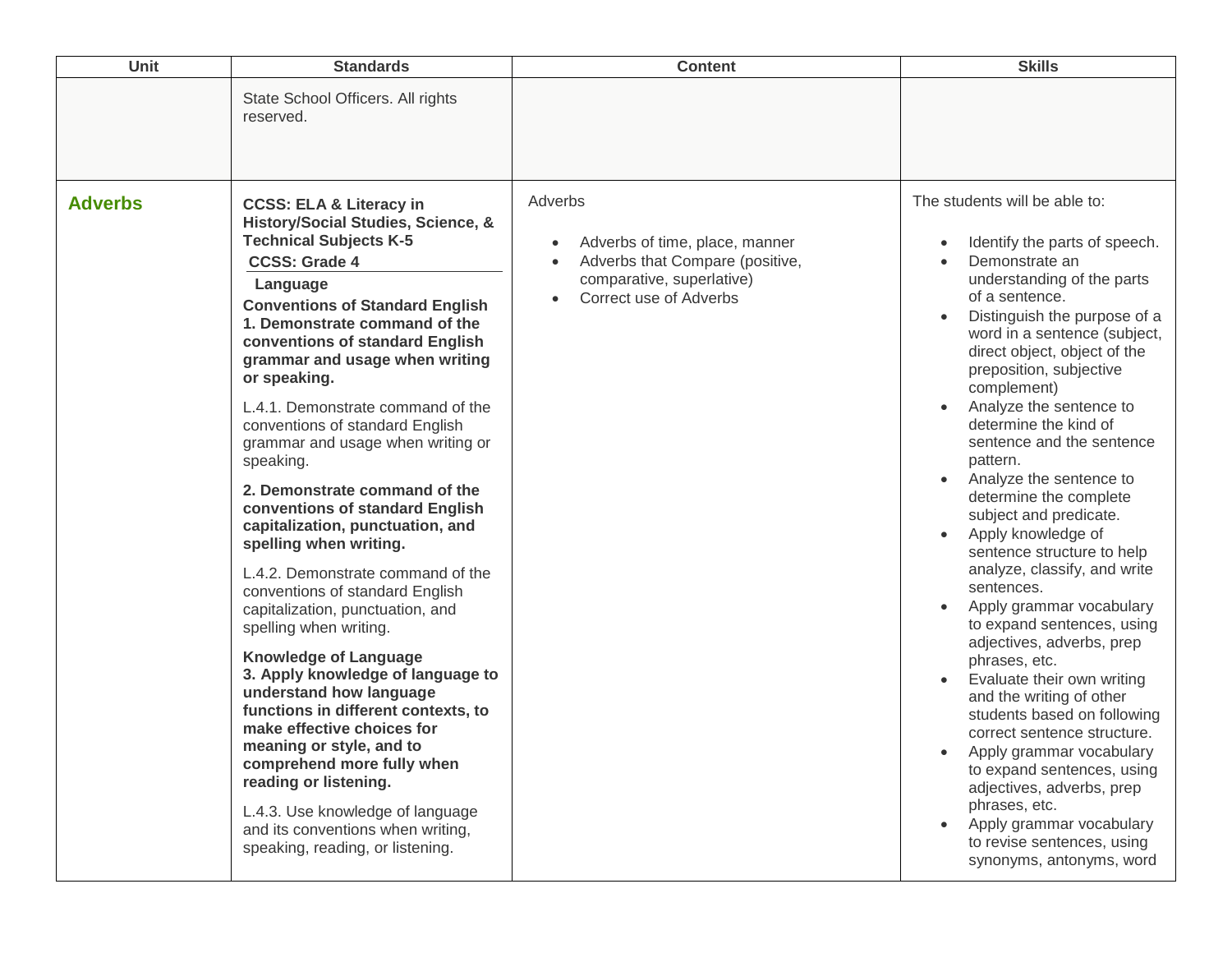| <b>Unit</b>                                                          | <b>Standards</b>                                                                                                                                                                                                                                                                                                                                                                                                                                                                                                                                                                                                                                                                                                                                                  | <b>Content</b>                                                                                                                                                                                                                                                                                    | <b>Skills</b>                                                                                                                                                                                                                                                                                                                                                                                                                                                                                                                                                                                                                                                                                                                                                                                |
|----------------------------------------------------------------------|-------------------------------------------------------------------------------------------------------------------------------------------------------------------------------------------------------------------------------------------------------------------------------------------------------------------------------------------------------------------------------------------------------------------------------------------------------------------------------------------------------------------------------------------------------------------------------------------------------------------------------------------------------------------------------------------------------------------------------------------------------------------|---------------------------------------------------------------------------------------------------------------------------------------------------------------------------------------------------------------------------------------------------------------------------------------------------|----------------------------------------------------------------------------------------------------------------------------------------------------------------------------------------------------------------------------------------------------------------------------------------------------------------------------------------------------------------------------------------------------------------------------------------------------------------------------------------------------------------------------------------------------------------------------------------------------------------------------------------------------------------------------------------------------------------------------------------------------------------------------------------------|
|                                                                      | L.4.3a. Choose words and phrases<br>to convey ideas precisely.*<br>© Copyright 2010. National<br>Governors Association Center for<br>Best Practices and Council of Chief<br>State School Officers. All rights<br>reserved.                                                                                                                                                                                                                                                                                                                                                                                                                                                                                                                                        |                                                                                                                                                                                                                                                                                                   | changes, added words, and<br>deleted words.<br>Evaluate the connection<br>between grammar and<br>writing, using this<br>knowledge to write, revise,<br>and edit his writing and the<br>writing of others.<br>Apply knowledge of<br>$\bullet$<br>sentence structure to write<br>sentences, paragraphs, and<br>essays.                                                                                                                                                                                                                                                                                                                                                                                                                                                                         |
| <b>Prepositions,</b><br><b>Conjunctions,</b><br><b>Interjections</b> | <b>CCSS: ELA &amp; Literacy in</b><br>History/Social Studies, Science, &<br><b>Technical Subjects K-5</b><br><b>CCSS: Grade 4</b><br>Language<br><b>Conventions of Standard English</b><br>1. Demonstrate command of the<br>conventions of standard English<br>grammar and usage when writing<br>or speaking.<br>L.4.1. Demonstrate command of the<br>conventions of standard English<br>grammar and usage when writing or<br>speaking.<br>L.4.1e. Form and use prepositional<br>phrases.<br>2. Demonstrate command of the<br>conventions of standard English<br>capitalization, punctuation, and<br>spelling when writing.<br>L.4.2. Demonstrate command of the<br>conventions of standard English<br>capitalization, punctuation, and<br>spelling when writing. | Prepositions<br>$\bullet$<br><b>Prepositional Phrases</b><br>$\bullet$<br>Adjectival/Adverbial Phrases<br>$\bullet$<br>Conjunctions<br>$\bullet$<br><b>Compound Subjects/Predicates</b><br>$\bullet$<br><b>Compound Direct Objects</b><br>$\bullet$<br><b>Compound Sentences</b><br>Interjections | The students will be able to:<br>Identify the parts of speech.<br>$\bullet$<br>Demonstrate an<br>understanding of the parts<br>of a sentence.<br>Distinguish the purpose of a<br>$\bullet$<br>word in a sentence (subject,<br>direct object, object of the<br>preposition, subjective<br>complement).<br>Analyze the sentence to<br>determine the kind of<br>sentence and the sentence<br>pattern.<br>Analyze the sentence to<br>$\bullet$<br>determine the complete<br>subject and predicate.<br>Apply knowledge of<br>sentence structure to help<br>analyze, classify, and write<br>sentences.<br>Apply grammar vocabulary<br>$\bullet$<br>to expand sentences, using<br>adjectives, adverbs, prep<br>phrases, etc.<br>Evaluate their own writing<br>$\bullet$<br>and the writing of other |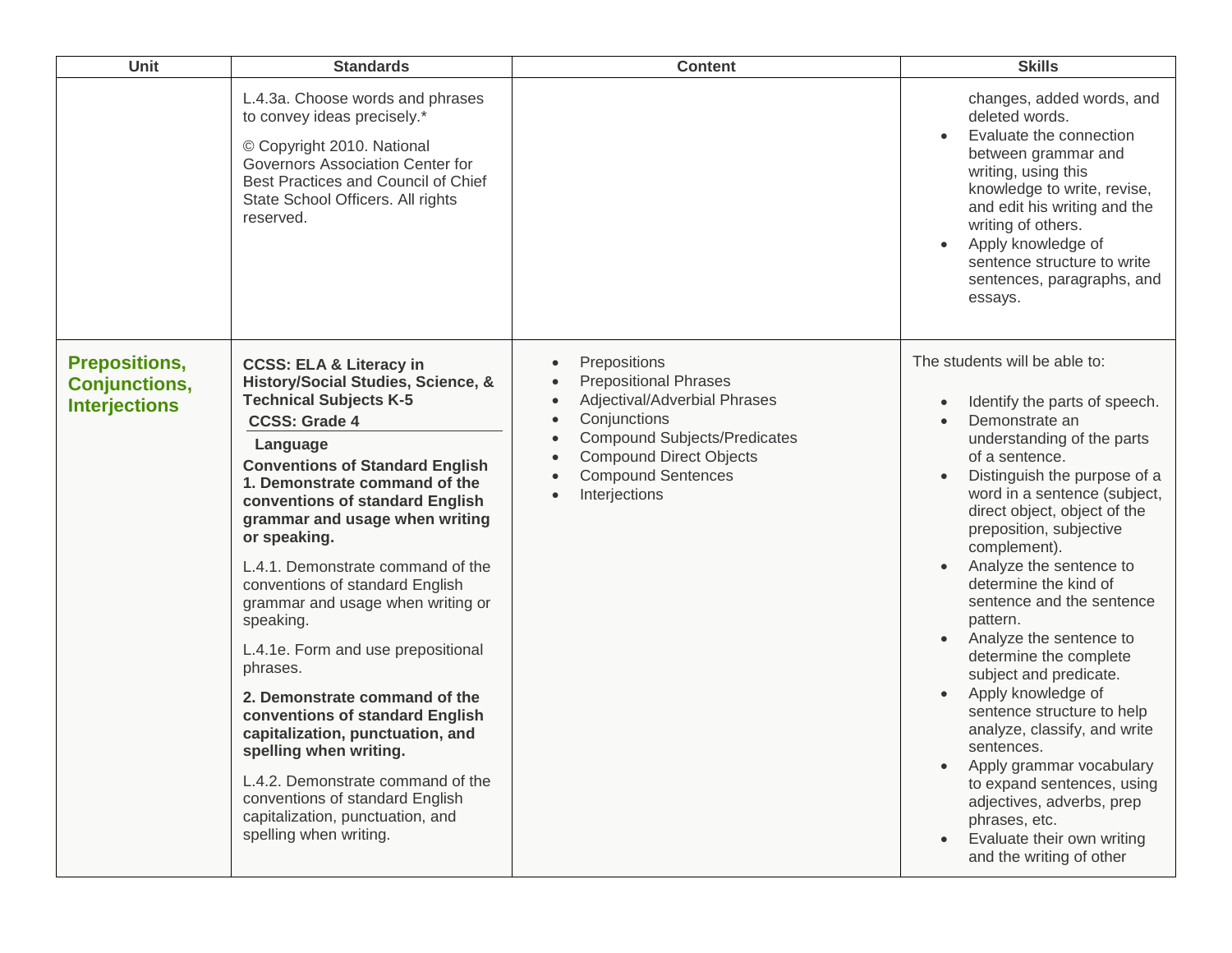| Unit                                                      | <b>Standards</b>                                                                                                                                                                                                                                                                                                                                                                                                                                                                                                                                                                                                    | <b>Content</b>           | <b>Skills</b>                                                                                                                                                                                                                                                                                                                                                                                                                                                                                                                                                       |
|-----------------------------------------------------------|---------------------------------------------------------------------------------------------------------------------------------------------------------------------------------------------------------------------------------------------------------------------------------------------------------------------------------------------------------------------------------------------------------------------------------------------------------------------------------------------------------------------------------------------------------------------------------------------------------------------|--------------------------|---------------------------------------------------------------------------------------------------------------------------------------------------------------------------------------------------------------------------------------------------------------------------------------------------------------------------------------------------------------------------------------------------------------------------------------------------------------------------------------------------------------------------------------------------------------------|
|                                                           | L.4.2c. Use a comma before a<br>coordinating conjunction in a<br>compound sentence.<br><b>Knowledge of Language</b><br>3. Apply knowledge of language to<br>understand how language<br>functions in different contexts, to<br>make effective choices for<br>meaning or style, and to<br>comprehend more fully when<br>reading or listening.<br>L.4.3. Use knowledge of language<br>and its conventions when writing,<br>speaking, reading, or listening.<br>© Copyright 2010. National<br>Governors Association Center for<br>Best Practices and Council of Chief<br>State School Officers. All rights<br>reserved. |                          | students based on following<br>correct sentence structure.<br>Apply grammar vocabulary<br>to expand sentences, using<br>adjectives, adverbs, prep<br>phrases, etc.<br>Apply grammar vocabulary<br>to revise sentences, using<br>synonyms, antonyms, word<br>changes, added words, and<br>deleted words.<br>Evaluate the connection<br>between grammar and<br>writing, using this<br>knowledge to write, revise,<br>and edit his writing and the<br>writing of others.<br>Apply knowledge of<br>sentence structure to write<br>sentences, paragraphs, and<br>essays. |
| <b>Grammar</b><br><b>Review and</b><br><b>Diagramming</b> | <b>CCSS: ELA &amp; Literacy in</b><br>History/Social Studies, Science, &<br><b>Technical Subjects K-5</b><br><b>CCSS: Grade 4</b><br>Language<br><b>Conventions of Standard English</b><br>1. Demonstrate command of the<br>conventions of standard English<br>grammar and usage when writing<br>or speaking.<br>L.4.1. Demonstrate command of the<br>conventions of standard English<br>grammar and usage when writing or<br>speaking.<br><b>Knowledge of Language</b><br>3. Apply knowledge of language to<br>understand how language<br>functions in different contexts, to                                      | <b>Diagram Sentences</b> | The students will be able to:<br>Identify the parts of speech.<br>Demonstrate an<br>understanding of the parts<br>of a sentence.<br>Distinguish the purpose of a<br>word in a sentence (subject,<br>direct object, object of the<br>preposition, subjective<br>complement).<br>Analyze the sentence to<br>determine the kind of<br>sentence and the sentence<br>pattern.<br>Analyze the sentence to<br>$\bullet$<br>determine the complete<br>subject and predicate.<br>Apply knowledge of<br>sentence structure to help                                            |